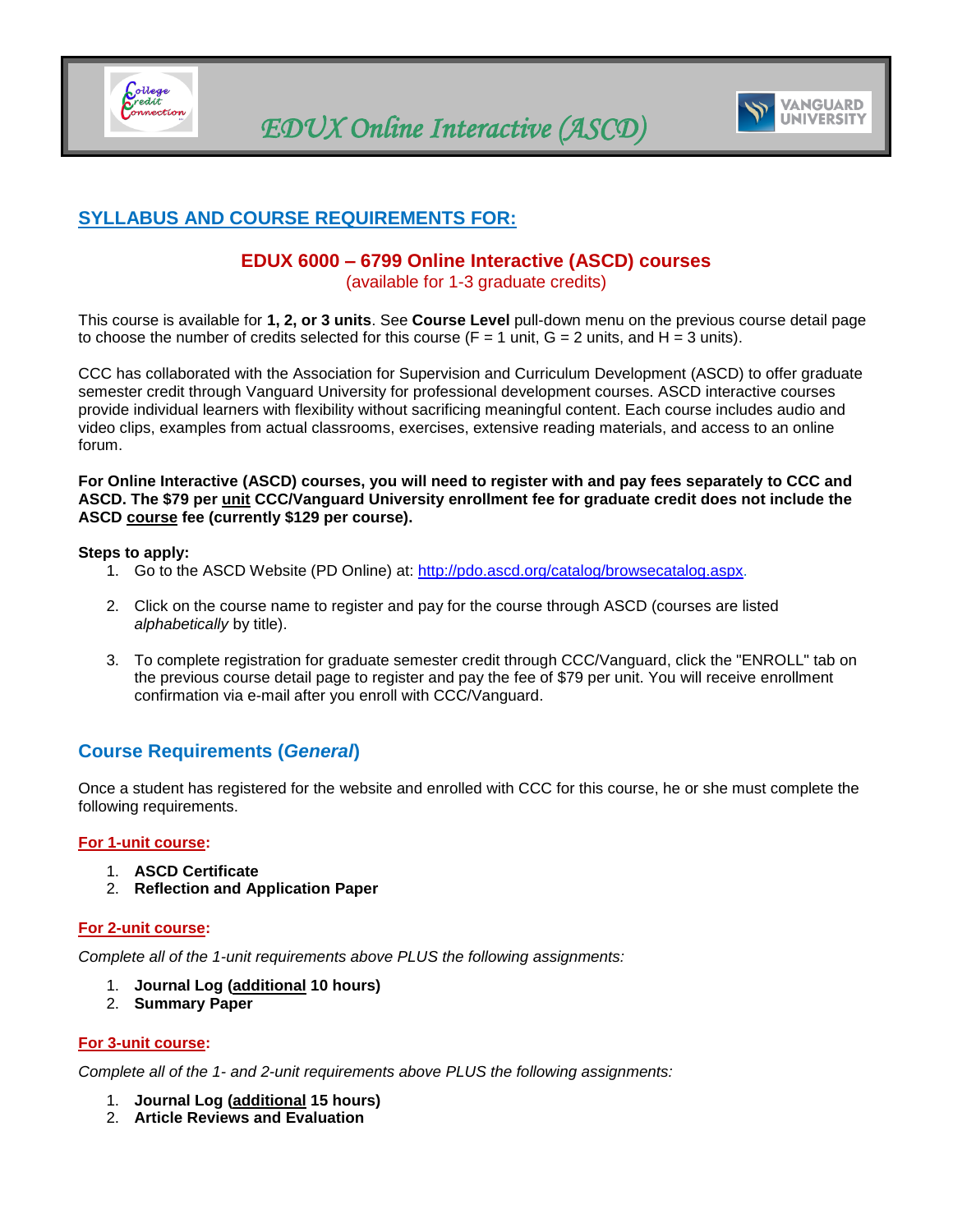## **Course Requirements (***Detailed***)**

Once a student has enrolled with CCC/VU for this course, he or she must complete the following requirements.

#### **Requirements for 1-unit course:**

- **1. ASCD Certificate:** After you have fulfilled all of the "ASCD" course requirements, ASCD will provide you with an electronic "Certificate of Completion" displaying your name, course title, and date of course completion. After you receive your Certificate of Completion from ASCD, submit a copy of the certificate to CCC in the **Course Workshop** tab of your personal folder (see *[Submitting Coursework](#page-1-0)* details below). Each ASCD course completed is equivalent to 20 professional development clock hours.
- **2. Reflection and Application:** Use the **reflection guiding questions** provided to assess your professional development activities and explain your goals for improving classroom instruction or school leadership, including how your classroom and/or leadership practice may be enhanced. Participants must submit a reflection and application assignment that meets the standard and quality of a graduate-level paper.

#### **Requirements for 2-unit course:**

*Complete the 1-unit requirements above PLUS the following assignments:*

- **1. Journal Log:** List the hours for your ASCD coursework and professional development activities in your Journal Log to meet the required **30 hours** of active instructional learning, applications or implementations.
	- Each ASCD course completed equals **20 professional development clock hours**. Therefore, an **additional 10 hours** of active instructional learning activities must be included in the Journal Log to equal a total of 30 hours*. To see [examples](#page-2-0) of learning activities that may be used to meet the requirement for additional Journal Log hours, [click here.](#page-2-0)*
	- Activities and hours entered in the Journal Log must be separate from and in addition to the time required to complete (write) homework assignments listed for this course (i.e., Reflection and Application Paper; Articles Reviews and Evaluation).
- **2. Summary Paper:** Use the **summary guiding questions** provided to describe the professional development activities in which you participated and submit the assignment in the **Course Workshop** tab of your personal folder (see *[Submitting Coursework](#page-1-0)* details below).

### **Requirements for 3-unit course:**

*Complete the 1-unit and 2-unit requirements above PLUS the following assignments:*

- **1. Journal Log:** List the hours for your ASCD coursework and professional development activities in your Journal Log to meet the required **45 hours** of active instructional learning, applications or implementations.
	- Each ASCD course completed equals **20 professional development clock hours**. Therefore, an **additional 25 hours** of active instructional learning activities must be included in the Journal Log to equal a total of 45 hours*. To see [examples](#page-2-0) of learning activities that may be used to meet the requirement for additional Journal Log hours, [click here.](#page-2-0)*
	- Activities and hours entered in the Journal Log must be separate from and in addition to the time required to complete (write) homework assignments listed for this course (i.e., Reflection and Application Paper; Articles Reviews and Evaluation).
- **2. Article Reviews and Evaluation:** Read two educational articles that pertain to the professional development activities in which you participated. Select articles from a provided educational database and write a response to the **article review guiding questions** provided. The assignment must meet the standard and quality of graduate-level work.

#### [Back to Top](#page-0-0)

### <span id="page-1-0"></span>**Submitting Coursework**

Upon enrolling for this course, templates for online assignments will be available for you to download in the **Course Workshop** tab of your personal folder (see **TRACK YOUR PROGRESS** located at the top right side of each CCC webpage after login). These templates also are available in the Course Assignment Templates section on each